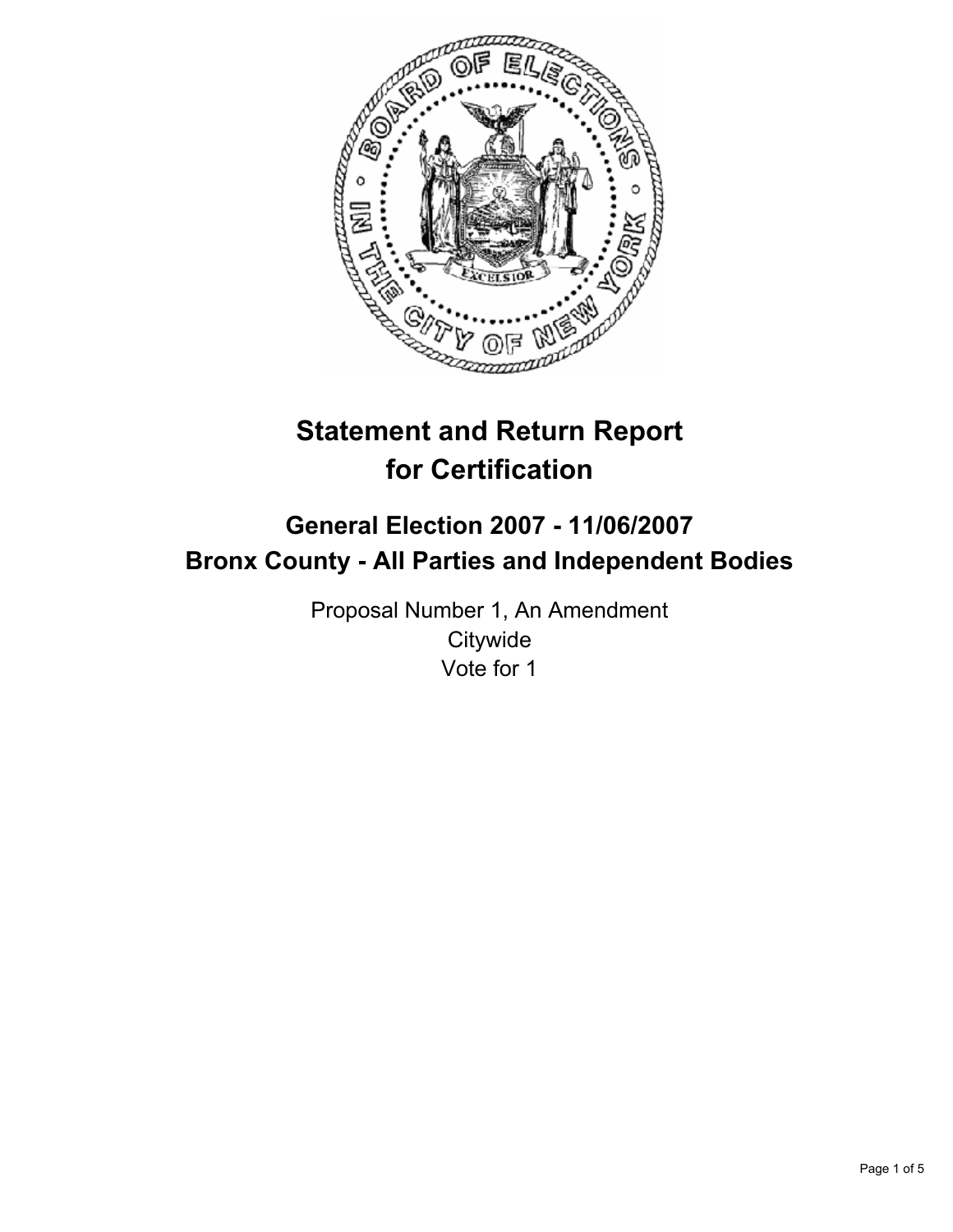

## **Assembly District 76**

| PUBLIC COUNTER       | 3,791 |
|----------------------|-------|
| <b>EMERGENCY</b>     | 0     |
| ABSENTEE/MILITARY    | 122   |
| AFFIDAVIT            | 66    |
| <b>Total Ballots</b> | 3,979 |
| <b>YES</b>           | 1,139 |
| <b>NO</b>            | 448   |
| <b>Total Votes</b>   | 1,587 |
| Unrecorded           | 2,392 |

## **Assembly District 77**

| PUBLIC COUNTER       | 3,472 |
|----------------------|-------|
| <b>EMERGENCY</b>     | 10    |
| ABSENTEE/MILITARY    | 173   |
| AFFIDAVIT            | 59    |
| <b>Total Ballots</b> | 3,714 |
| <b>YES</b>           | 1,059 |
| <b>NO</b>            | 346   |
| <b>Total Votes</b>   | 1,405 |
| Unrecorded           | 2,309 |

#### **Assembly District 78**

| PUBLIC COUNTER       | 2,500 |
|----------------------|-------|
| <b>EMERGENCY</b>     | 0     |
| ABSENTEE/MILITARY    | 167   |
| AFFIDAVIT            | 55    |
| <b>Total Ballots</b> | 2,722 |
| <b>YES</b>           | 908   |
| NO.                  | 283   |
| <b>Total Votes</b>   | 1,191 |
| Unrecorded           | 1,531 |

#### **Assembly District 79**

| <b>PUBLIC COUNTER</b> | 4,103 |
|-----------------------|-------|
| <b>EMERGENCY</b>      | 4     |
| ABSENTEE/MILITARY     | 149   |
| AFFIDAVIT             | 79    |
| <b>Total Ballots</b>  | 4,335 |
| <b>YES</b>            | 1,220 |
| <b>NO</b>             | 443   |
| <b>Total Votes</b>    | 1,663 |
| Unrecorded            | 2,672 |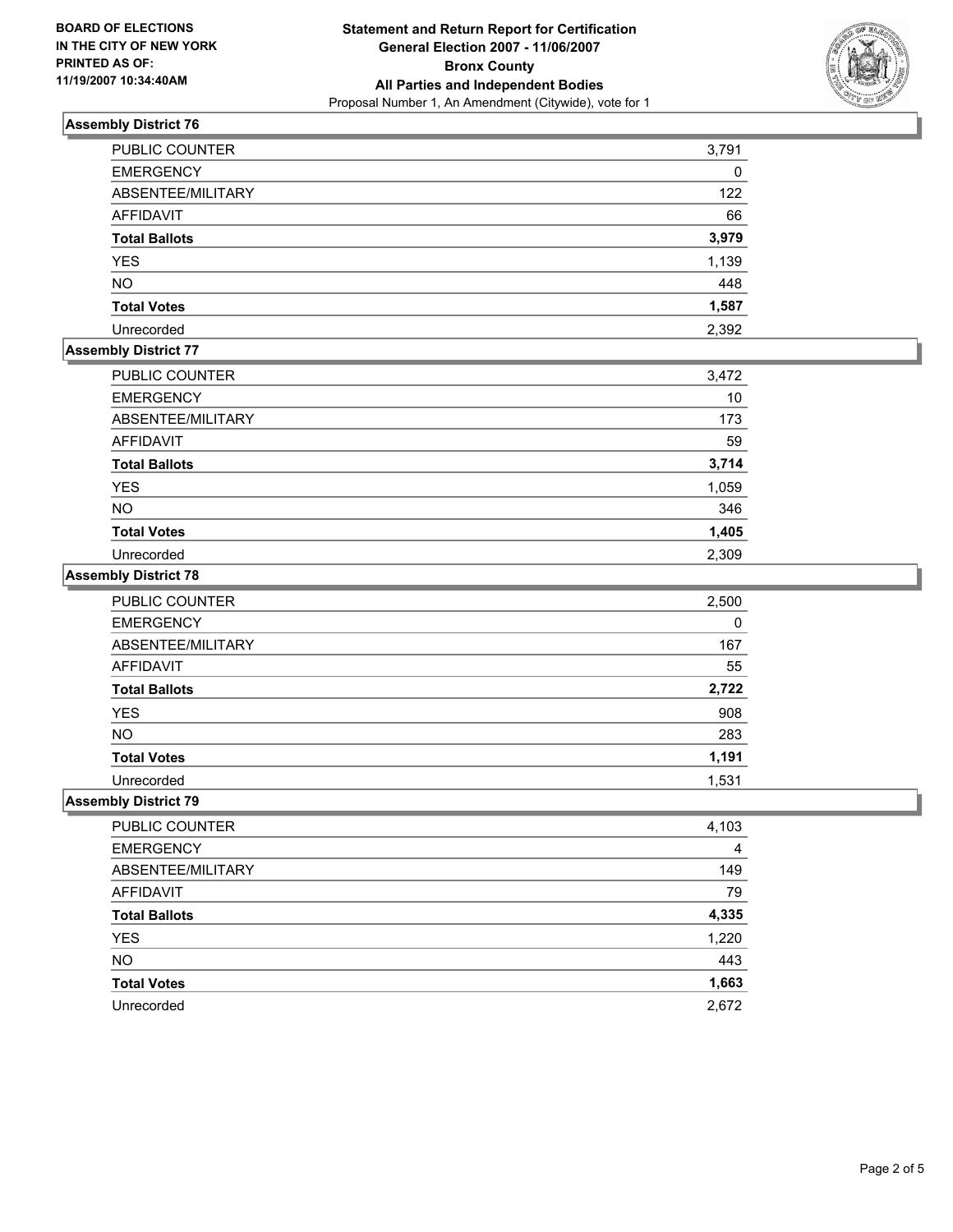

#### **Assembly District 80**

| PUBLIC COUNTER       | 3,392 |
|----------------------|-------|
| <b>EMERGENCY</b>     | 15    |
| ABSENTEE/MILITARY    | 276   |
| <b>AFFIDAVIT</b>     | 46    |
| <b>Total Ballots</b> | 3,729 |
| <b>YES</b>           | 1,351 |
| <b>NO</b>            | 514   |
| <b>Total Votes</b>   | 1,865 |
| Unrecorded           | 1,864 |

## **Assembly District 81**

| PUBLIC COUNTER       | 3,774 |
|----------------------|-------|
| <b>EMERGENCY</b>     | 6     |
| ABSENTEE/MILITARY    | 484   |
| AFFIDAVIT            | 37    |
| <b>Total Ballots</b> | 4,301 |
| <b>YES</b>           | 1,854 |
| <b>NO</b>            | 629   |
| <b>Total Votes</b>   | 2,483 |
| Unrecorded           | 1,818 |

#### **Assembly District 82**

| PUBLIC COUNTER       | 4,735 |
|----------------------|-------|
| <b>EMERGENCY</b>     |       |
| ABSENTEE/MILITARY    | 503   |
| <b>AFFIDAVIT</b>     | 31    |
| <b>Total Ballots</b> | 5,276 |
| <b>YES</b>           | 2,013 |
| <b>NO</b>            | 767   |
| <b>Total Votes</b>   | 2,780 |
| Unrecorded           | 2,496 |

#### **Assembly District 83**

| PUBLIC COUNTER       | 3,675 |
|----------------------|-------|
| <b>EMERGENCY</b>     | 5     |
| ABSENTEE/MILITARY    | 267   |
| AFFIDAVIT            | 55    |
| <b>Total Ballots</b> | 4,002 |
| YES                  | 1,127 |
| <b>NO</b>            | 370   |
| <b>Total Votes</b>   | 1,497 |
| Unrecorded           | 2,505 |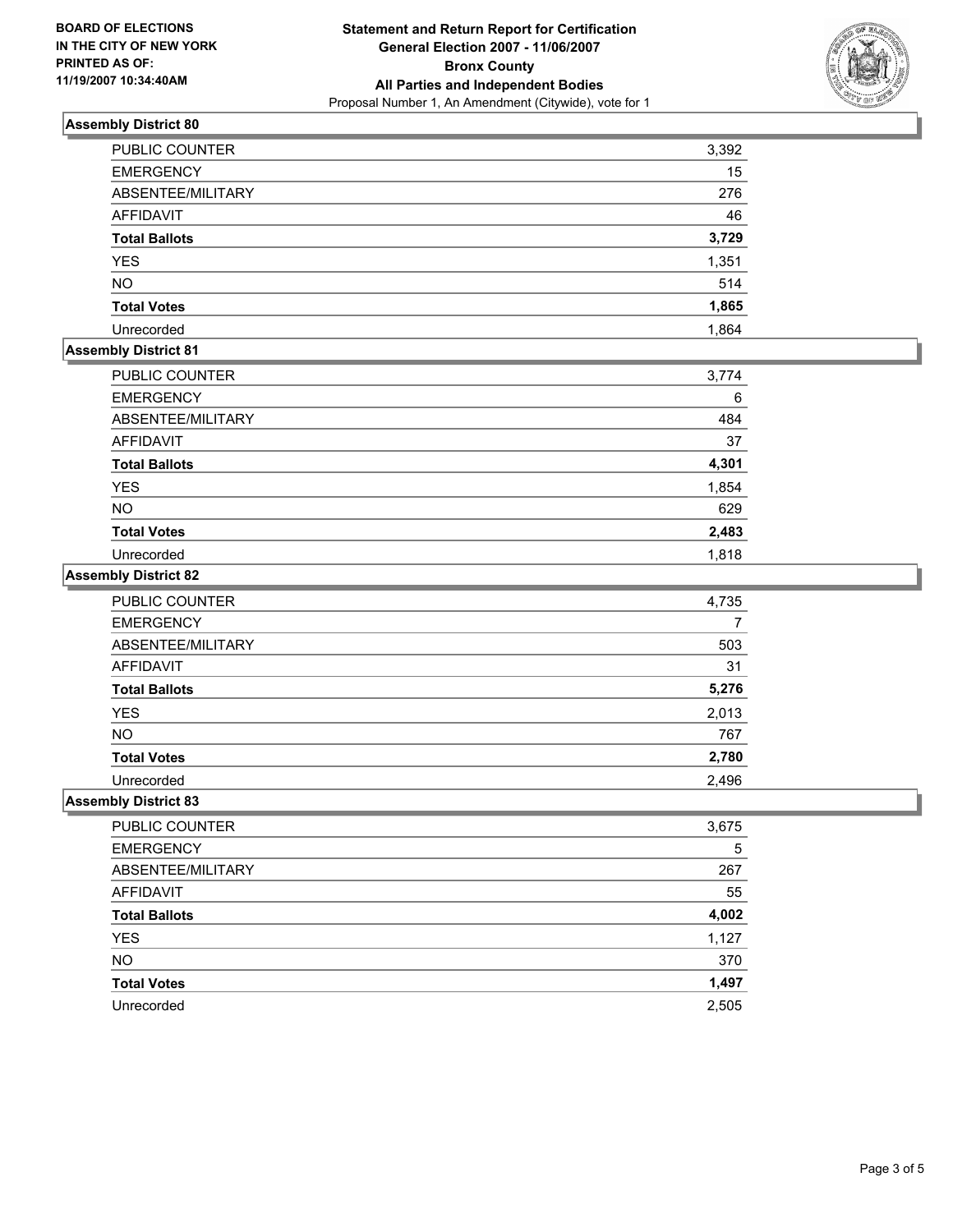

## **Assembly District 84**

| <b>PUBLIC COUNTER</b> | 3,906 |
|-----------------------|-------|
| <b>EMERGENCY</b>      |       |
| ABSENTEE/MILITARY     | 69    |
| AFFIDAVIT             | 50    |
| <b>Total Ballots</b>  | 4,029 |
| <b>YES</b>            | 1,012 |
| <b>NO</b>             | 312   |
| <b>Total Votes</b>    | 1,324 |
| Unrecorded            | 2,705 |

## **Assembly District 85**

| PUBLIC COUNTER       | 3,310 |
|----------------------|-------|
| <b>EMERGENCY</b>     |       |
| ABSENTEE/MILITARY    | 86    |
| AFFIDAVIT            | 29    |
| <b>Total Ballots</b> | 3,426 |
| <b>YES</b>           | 798   |
| <b>NO</b>            | 337   |
| <b>Total Votes</b>   | 1,135 |
| Unrecorded           | 2,291 |

#### **Assembly District 86**

| <b>PUBLIC COUNTER</b> | 3,028 |
|-----------------------|-------|
| <b>EMERGENCY</b>      | 0     |
| ABSENTEE/MILITARY     | 86    |
| <b>AFFIDAVIT</b>      | 49    |
| <b>Total Ballots</b>  | 3,163 |
| <b>YES</b>            | 773   |
| <b>NO</b>             | 252   |
| <b>Total Votes</b>    | 1,025 |
| Unrecorded            | 2,138 |